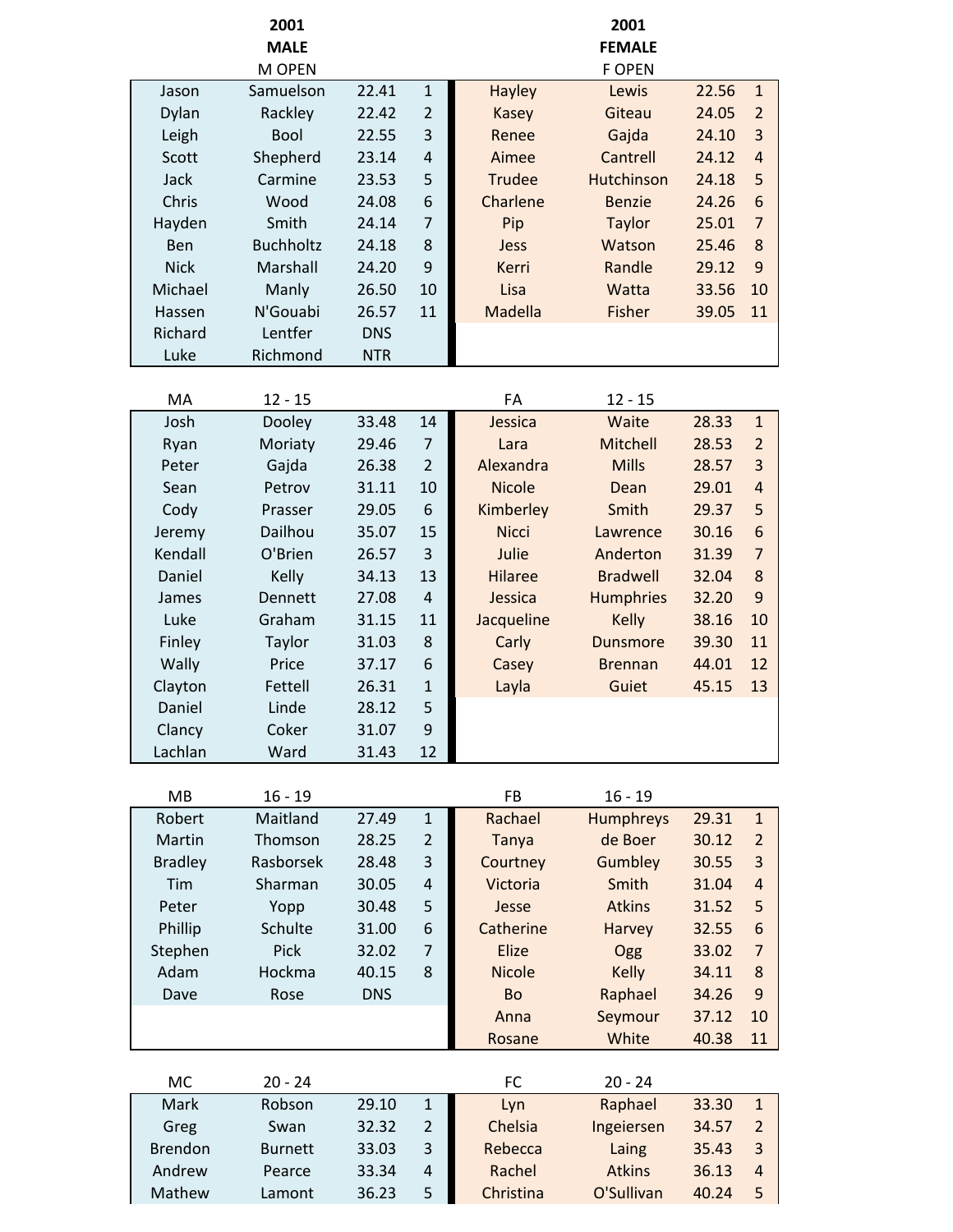| Jamie           | <b>Stevens</b>             | 39.29          | 6              | Tazi               | Smith             | <b>DNS</b> |                |
|-----------------|----------------------------|----------------|----------------|--------------------|-------------------|------------|----------------|
| Luke            | McMahon                    | 40.27          | $\overline{7}$ |                    |                   |            |                |
| Martin          | Stening                    | <b>DNS</b>     |                |                    |                   |            |                |
|                 |                            |                |                |                    |                   |            |                |
| <b>MD</b>       | $25 - 29$                  |                |                | <b>FD</b>          | $25 - 29$         |            |                |
| Damien          | Eyre                       | 26.18          | $\mathbf 1$    | <b>Kirsty</b>      | <b>Bowlay</b>     | 27.07      | $\mathbf{1}$   |
| Tim             | <b>Bates</b>               | 29.50          | $\overline{2}$ | Kara               | Simpson           | 29.17      | $\overline{2}$ |
| Jeremy          | Whitehurst                 | 31.00          | 3              | Clare              | Derrington        | 30.52      | $\overline{3}$ |
| Andrew          | Statham                    | 31.10          | $\sqrt{4}$     | <b>Tania</b>       | Jobling           | 31.29      | $\overline{4}$ |
| David           | Wadely                     | 31.17          | 5              | Susan              | <b>Bevis</b>      | 31.42      | 5              |
| Steven          | Haggert                    | 31.19          | 6              | Lou Lou            | <b>Stanley</b>    | 33.08      | 6              |
| Simon           | Kealley                    | 31.27          | $\overline{7}$ | <b>Tanya</b>       | <b>Boatwright</b> | 33.29      | $\overline{7}$ |
| Richard         | Lentfer                    | 31.32          | $\bf 8$        | <b>Kirsty</b>      | Vidgen            | 34.25      | 8              |
| Tod             | Horton                     | 31.38          | 9              | M                  | <b>McRae</b>      | 35.53      | 9              |
| Shaun           | Phelan                     | 33.28          | 10             | Sally              | <b>Forbes</b>     | 36.14      | 10             |
| <b>Nicholas</b> | Kerr                       | 33.33          | 11             | <b>Kirsty</b>      | <b>Collins</b>    | 36.33      | 11             |
| Robert          | Hartwell                   | 34.10          | 12             | Louise             | <b>Bell</b>       | 36.40      | 12             |
| John            | Thomson                    | 34.20          | 13             | <b>Kristal</b>     | <b>McGlynn</b>    | 36.52      | 13             |
| David           | Launders                   | 34.39          | 14             | <b>Diana</b>       | Lohrisch          | 37.04      | 14             |
| Greg            | <b>McCabe</b>              | 34.59          | 15             | Emma               | Goedhart          | 37.47      | 15             |
| Richard         | Roper                      | 35.43          | 16             | Lisa               | <b>Batson</b>     | 39.11      | 16             |
| Mark            | <b>Stokes</b>              | 36.07          | 17             | <b>Debbie</b>      | <b>Stening</b>    | 40.26      | 17             |
| David           | <b>Harris</b>              | 37.19          | 18             | <b>Tanzi</b>       | Smith             | 42.20      | 18             |
| Randall         | Evans                      | 37.29          | 19             | <b>Belinda</b>     | McNaughton        | 42.43      | 19             |
| Lee             | Simpson                    | 38.00          | 20             | Julia              | Hall              | 45.55      | 20             |
| Adam            | Pomerenke                  | 38.07          | 21             | Andrea             | van der Valk      | 48.51      | 21             |
| Todd            | Stebbing                   | 38.45          | 22             | Heather            | Roper             | <b>DNF</b> |                |
| Jason           | <b>Barrowcuffe</b>         | 39.06          | 23             |                    |                   |            |                |
| Klaus           | Masannek                   | 39.11          | 24             |                    |                   |            |                |
| Glenn           | Tolano                     | 39.17          | 25             |                    |                   |            |                |
| Jamie           | <b>Birrell</b>             | 39.36          | 26             |                    |                   |            |                |
| Jonathon        | Jones                      | 42.29          | 27             |                    |                   |            |                |
| Ed              | Sharrock                   | 43.21          | 28             |                    |                   |            |                |
| David           | Poulton                    | 45.25          | 29             |                    |                   |            |                |
| Damon           | Lolantro                   | 46.49          | 30             |                    |                   |            |                |
|                 |                            |                |                |                    |                   |            |                |
| ME              | $30 - 34$                  |                |                | FE                 | $30 - 34$         |            |                |
|                 |                            |                |                |                    |                   |            |                |
| Ben             | Langfield<br><b>Riches</b> | 28.55          | $\mathbf 1$    | <b>Stacie</b>      | <b>McNamara</b>   | 30.37      | $\mathbf{1}$   |
| <b>Marcus</b>   |                            | 28.59<br>29.02 | $\overline{2}$ | Lyndal<br>Charmain | Green             | 31.02      | $\overline{2}$ |
| Aiden           | <b>Berry</b>               |                | 3              |                    | Frend             | 31.49      | 3              |
| Tim             | Peacock                    | 29.17          | $\sqrt{4}$     | Sarah              | Fien              | 31.50      | $\overline{a}$ |
| Geoff           | <b>Booth</b>               | 29.33          | 5              | Roberta            | O'Brien           | 31.58      | 5              |
| Jason           | Hollard                    | 29.59          | 6              | Katrina            | van Hagringen     | 32.02      | 6              |
| Scott           | Crawford                   | 31.57          | $\overline{7}$ | Monika             | Richard           | 32.29      | $\overline{7}$ |
| Michael         | Gooley                     | 32.11          | $\bf 8$        | Adrien             | Meredith          | 33.16      | 8              |
| <b>Bevan</b>    | <b>Butcher</b>             | 32.33          | 9              | Joanne             | Kay               | 34.20      | 9              |
| Tim             | Ruge                       | 32.52          | 10             | Leann              | Geach             | 34.51      | 10             |
| Steven          | Ivanhoe                    | 32.57          | 11             | Ann                | Lewis             | 35.39      | 11             |
| Stephen         | Clayton                    | 32.58          | 12             | Genevieve          | Plummer           | 36.57      | 12             |
| Angus           | <b>Barr</b>                | 32.59          | 13             | Sally              | Gilmour           | 37.56      | 13             |
| Damien          | Richard                    | 33.05          | 14             | Jo                 | <b>King</b>       | 38.18      | 14             |
|                 | Ferris                     | 33.12          | 15             | <b>Maxine</b>      | Skellington       | 38.30      | 15             |
| Damien          | Disson                     | 34.08          | 16             | Robin              | Foot              | 39.06      | 16             |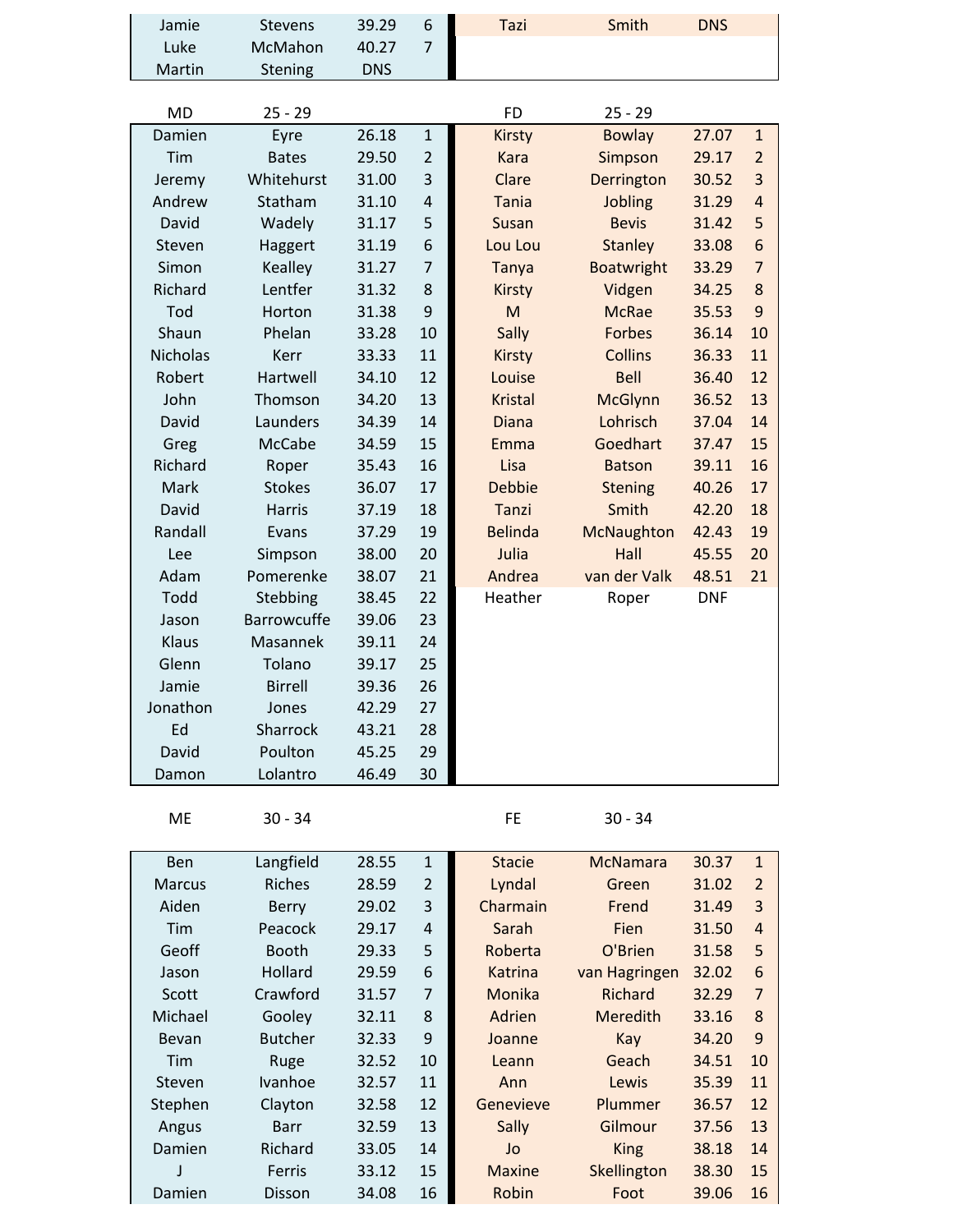| Damien       | Findlay        | 34.11      | 17 | Michelle      | <b>Edwards</b> | 39.45 | 17 |
|--------------|----------------|------------|----|---------------|----------------|-------|----|
| wayne        | Phillips       | 35.18      | 18 | <b>Beate</b>  | Poida          | 40.39 | 18 |
| Rod          | Anderson       | 35.19      | 19 | <b>Hilary</b> | <b>Neal</b>    | 40.39 | 18 |
| <b>Brad</b>  | Howell         | 35.45      | 20 | Maria         | Mott           | 41.12 | 20 |
| <b>Dirk</b>  | Wymer          | 35.55      | 21 | Sarah         | <b>Downs</b>   | 42.15 | 21 |
| David        | Flannery       | 37.11      | 22 | Kathryn       | Anderson       | 43.16 | 22 |
| <b>Brett</b> | McPhail        | 38.25      | 23 | Lisa          | Peacock        | 44.40 | 23 |
| Anthony      | Ruge           | 38.46      | 24 | <b>Kym</b>    | <b>Huston</b>  | 48.10 | 24 |
| Scott        | <b>Bowers</b>  | 39.29      | 25 | Anna          | Carroll        | 50.35 | 25 |
| Peter        | Symonds        | 39.32      | 26 | Edwina        | Wymer          | 52.04 | 26 |
| Paul         | Geelan         | 39.35      | 27 |               |                |       |    |
| Ken          | Robinson       | 39.37      | 28 |               |                |       |    |
| Kelly        | Minahun        | 39.44      | 29 |               |                |       |    |
| Andrew       | Smith          | 39.46      | 30 |               |                |       |    |
| Dean         | <b>Baulch</b>  | 39.57      | 31 |               |                |       |    |
| Greg         | Welsh          | 40.11      | 32 |               |                |       |    |
| <b>Nick</b>  | Alford         | 40.20      | 33 |               |                |       |    |
| <b>Bruce</b> | Elliott        | 40.58      | 34 |               |                |       |    |
| Mark         | Fairhurst      | 41.28      | 35 |               |                |       |    |
| Fred         | <b>Banks</b>   | 41.38      | 36 |               |                |       |    |
| Craig        | <b>Banks</b>   | 42.31      | 37 |               |                |       |    |
| John         | Vaisutis       | 43.22      | 38 |               |                |       |    |
| Shaun        | Kenafake       | 50.02      | 39 |               |                |       |    |
| <b>Steve</b> | Tiernan        | 50.48      | 40 |               |                |       |    |
| Nigel        | Cameron        | <b>DNF</b> |    |               |                |       |    |
| Will         | <b>Bennett</b> | <b>DNF</b> |    |               |                |       |    |

| MF           | $35 - 39$        |       |                | FF             | $35 - 39$        |            |                |
|--------------|------------------|-------|----------------|----------------|------------------|------------|----------------|
| Michael      | <b>Harris</b>    | 26.45 | $\mathbf{1}$   | Caroline       | Watson           | 32.11      | $\mathbf{1}$   |
| Wayne        | <b>Brien</b>     | 29.10 | $\overline{2}$ | Joanne         | Marrabli         | 33.26      | $\overline{2}$ |
| Simon        | Geach            | 29.27 | 3              | <b>Susie</b>   | Falconer         | 34.20      | 3              |
| Andrew       | <b>Stevens</b>   | 30.19 | $\overline{4}$ | <b>Kelly</b>   | <b>Fettell</b>   | 34.57      | $\overline{4}$ |
| Tony         | Trimble          | 30.35 | 5              | <b>Maree</b>   | Townsend         | 34.59      | 5              |
| Tim          | Cotsell          | 31.53 | 6              | Fiona          | Longworth        | 34.59      | 6              |
| Malcolm      | Russell          | 32.10 | $\overline{7}$ | Lisa           | <b>Scibila</b>   | 35.35      | $\overline{7}$ |
| Michael      | Smith            | 32.33 | 8              | Helen          | <b>McKeon</b>    | 35.36      | 8              |
| Geoff        | <b>Bensley</b>   | 32.33 | 8              | Shaunagh       | Cassidy          | 35.38      | 9              |
| Anthony      | Hardy            | 32.34 | 10             | Gina           | <b>Baker</b>     | 35.44      | 10             |
| <b>Nigel</b> | Oram             | 32.35 | 11             | Sarah          | Kenny            | 35.46      | 11             |
| <b>Brad</b>  | <b>Stafford</b>  | 33.21 | 12             | Louise         | <b>Bartlett</b>  | 36.12      | 12             |
| Ray          | Falconer         | 33.24 | 13             | Kathie         | Klendienst       | 36.25      | 13             |
| Grant        | Joblin           | 33.29 | 14             | <b>Tracey</b>  | <b>Farrell</b>   | 37.10      | 14             |
| Paul         | <b>Bultitude</b> | 33.42 | 15             | Lisa           | <b>Skinner</b>   | 38.13      | 15             |
| <b>Nick</b>  | Youngman         | 33.44 | 16             | Peta           | <b>Medhurst</b>  | 38.13      | 16             |
| lain         | Fogg             | 34.07 | 17             | Sheona         | Wood             | 38.27      | 17             |
| Michael      | McDonald         | 34.22 | 18             | Edna-Elizabeth | Galea            | 38.52      | 18             |
| Richard      | Cooper           | 34.27 | 19             | Catherine      | <b>Kelly</b>     | 43.47      | 19             |
| Craig        | Kelly            | 34.32 | 20             | Paula          | <b>Banks</b>     | 45.46      | 20             |
| Glenn        | Follent          | 35.30 | 21             | Deborah        | <b>McMeeking</b> | 46.03      | 21             |
| Laurence     | Ryan             | 36.06 | 22             | Siobhen        | Laffey           | 49.47      | 22             |
| Deane        | Tully            | 36.15 | 23             | Jo             | <b>Daglish</b>   | 49.55      | 23             |
| Derek        | Mollison         | 36.28 | 24             | <b>Maree</b>   | Morton           | 50.15      | 24             |
| Tony         | O'Brien          | 36.31 | 25             | Maria          | <b>Perkins</b>   | 50.15      | 25             |
| David        | O'Brien          | 36.31 | 25             | Gillian        | <b>Hawkins</b>   | <b>DNS</b> |                |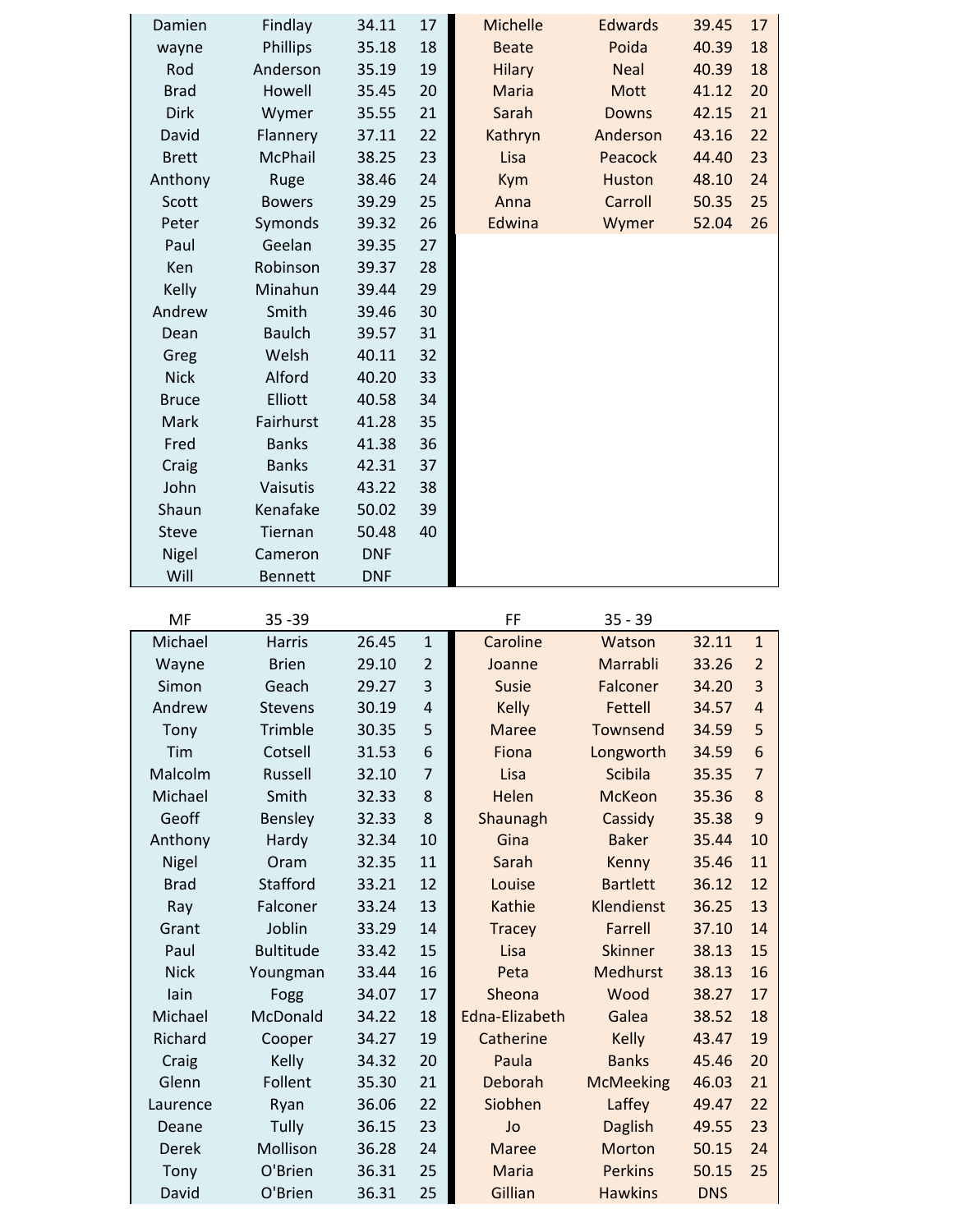| Adam         | Dew            | 36.33      | 27 |
|--------------|----------------|------------|----|
| Peter        | Fahey          | 36.37      | 28 |
| Jon          | Schubel        | 36.38      | 29 |
| David        | Carroll        | 36.47      | 30 |
| Andrew       | Crawford       | 36.47      | 30 |
| Rodd         | O'Grady        | 36.50      | 32 |
| Paul         | Milgate        | 36.52      | 33 |
| Rob          | Hodge          | 37.01      | 34 |
| David        | Thatcher       | 37.25      | 35 |
| Cameron      | Wegemund       | 37.32      | 36 |
| James        | Jobson         | 37.57      | 37 |
| Tod          | Martin         | 38.11      | 38 |
| Robert       | Warren         | 39.30      | 39 |
| Michael      | Maughan        | 40.12      | 40 |
| Adam         | Youngman       | 40.16      | 41 |
| Trevor       | Sharp          | 40.20      | 42 |
| Jorg         | Schuamacher    | 40.22      | 43 |
| Gerard       | Shaw           | 40.56      | 44 |
| Chris        | Alexander      | 41.10      | 45 |
| Gary         | King           | 41.23      | 46 |
| <b>Bryan</b> | Sletchley      | 41.26      | 47 |
| Ross         | McLennan       | 41.48      | 48 |
| Stephen      | <b>Bartell</b> | 42.07      | 49 |
| Ross         | <b>Baines</b>  | 42.09      | 50 |
| Alan         | Teuravetil     | 42.31      | 51 |
| Michael      | Kay            | 43.00      | 52 |
| <b>Brett</b> | Stephenson     | 43.57      | 53 |
| Craig        | Charters       | 44.03      | 54 |
| <b>Terry</b> | Cameron        | 45.11      | 55 |
| Justin       | Hayden         | 45.41      | 56 |
| Peter        | Boyd           | 47.02      | 57 |
| Robert       | McCartney      | 50.32      | 58 |
| Allan        | Noble          | 56.42      | 59 |
| David        | O'Brien        | <b>DNS</b> |    |

| MG      | $40 - 44$       |       |                | FG           | $40 - 44$       |       |                |
|---------|-----------------|-------|----------------|--------------|-----------------|-------|----------------|
| Glenn   | Lawrence        | 26.58 | $\mathbf{1}$   | <b>Terri</b> | Taylor          | 31.45 | $\mathbf{1}$   |
| Michael | <b>Hering</b>   | 28.16 | $\overline{2}$ | Karen        | Robinson        | 31.54 | $\overline{2}$ |
| Mark    | Houston         | 29.02 | 3              | Jenny        | Wetton          | 32.32 | 3              |
| Mark    | Daw             | 29.18 | $\pmb{4}$      | Lynne        | <b>Hackett</b>  | 33.29 | 4              |
| Ray     | O'Brien         | 29.28 | 5              | Linda        | <b>Maloney</b>  | 33.56 | 5              |
| Graham  | <b>Bendeich</b> | 30.56 | 6              | Lucille      | Reynolds        | 33.58 | 6              |
| Mark    | Reaburn         | 30.56 | 6              | Angela       | Waite           | 35.27 | 7              |
| Ted     | <b>Bunt</b>     | 31.04 | 8              | Julie        | <b>Keen</b>     | 35.39 | 8              |
| Greg    | Pettell         | 31.10 | 9              | Jeanette     | <b>Phelps</b>   | 35.48 | 9              |
| Mark    | Gibson          | 31.29 | 10             | Carolyn      | Finter          | 35.48 | 9              |
| Donald  | Opie            | 31.30 | 11             | Julie        | Don             | 35.54 | 11             |
| James   | <b>Brierley</b> | 31.39 | 12             | Cheryl       | Crowe           | 36.15 | 12             |
| Tim     | <b>Harris</b>   | 31.46 | 13             | Wendy        | <b>Boyd</b>     | 38.25 | 13             |
| David   | Green           | 32.16 | 14             | Lee          | <b>Stewart</b>  | 38.31 | 14             |
| Gary    | Ellem           | 32.19 | 15             | Janne        | Seletto         | 40.03 | 15             |
| Greg    | <b>Burton</b>   | 32.20 | 16             | Linda        | Hall            | 40.05 | 16             |
| Peter   | Jacobsen        | 32.21 | 17             | Kate         | <b>McKinnon</b> | 40.07 | 17             |
| Garry   | Templeman       | 32.46 | 18             | Ann          | Watson          | 40.31 | 18             |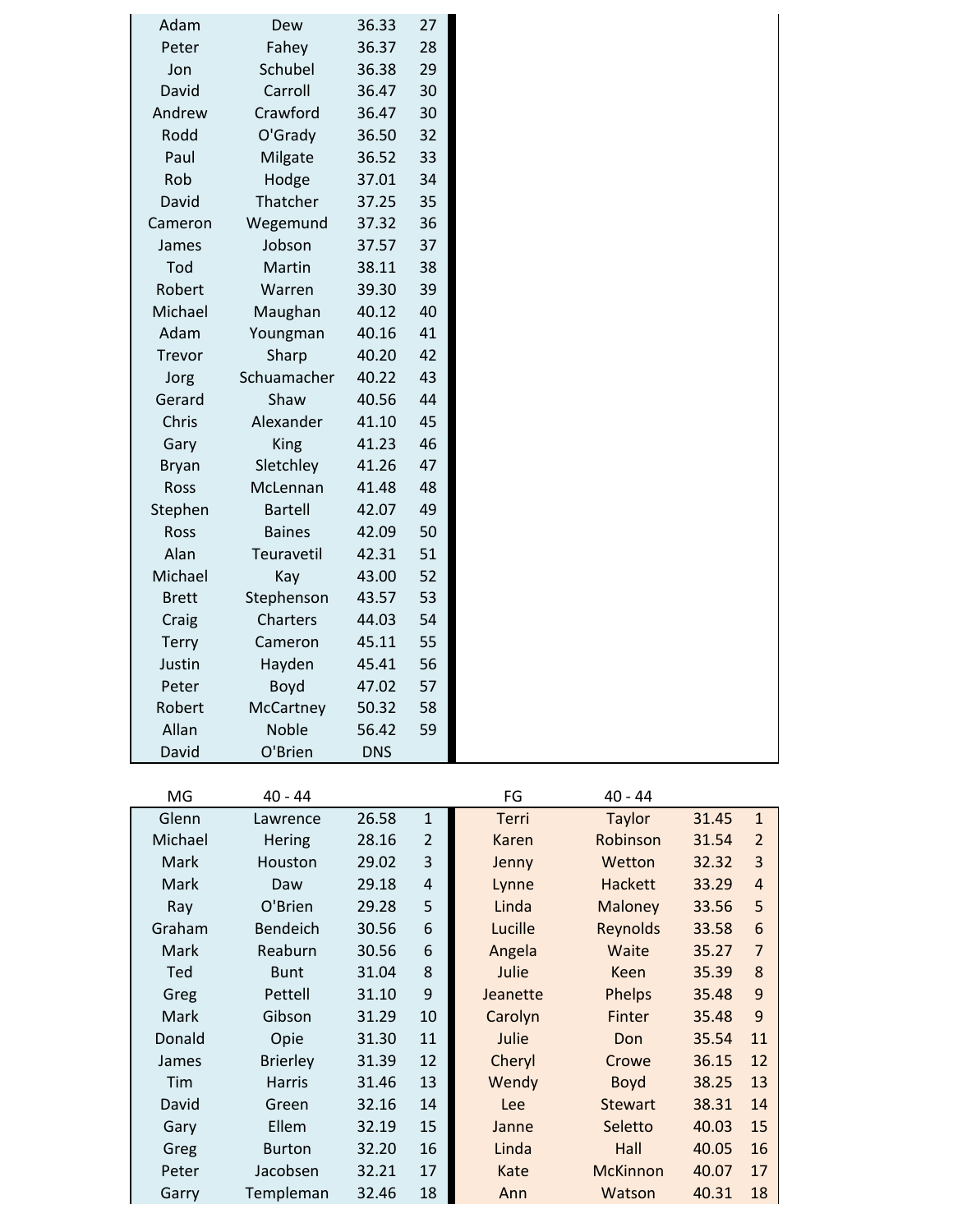| Rod<br>Peter   | Lambert<br>Meagher | 33.12<br>33.17 | 19<br>20 | <b>Barbara</b><br><b>Belinda</b> | Jensen<br>Seaton | 40.35<br>41.56 | 19<br>20 |
|----------------|--------------------|----------------|----------|----------------------------------|------------------|----------------|----------|
| Mathias        | Holthaus           | 33.29          | 21       | Sue                              | <b>Daly</b>      | 41.56          | 20       |
| <b>Neville</b> | Green              | 33.51          | 22       | Janet                            | Reid             | 42.00          | 22       |
| Paul           | Moosberger         | 34.04          | 23       | Sonia                            | <b>McHugh</b>    | 43.12          | 23       |
| Tony           | Young              | 34.10          | 24       | Judy                             | <b>Blackburn</b> | 43.38          | 24       |
| David          | Alexander          | 34.13          | 25       | Elizabeth                        | <b>Brown</b>     | 43.53          | 25       |
| Shaun          | Colby              | 34.25          | 26       | Angela                           | Parr             | 44.10          | 26       |
| Daniel         | <b>lves</b>        | 34.37          | 27       | Margaret                         | Rose             | 44.55          | 27       |
| Craig          | <b>Burton</b>      | 35.04          | 28       | Helen                            | Cahill           | 50.23          | 28       |
| Rod            | Skinner            | 35.08          | 29       | <b>Maree</b>                     | Yop              | 51.08          | 29       |
| lan            | van Haeringen      | 35.08          | 30       | Kate                             | Kilpatrick       | 51.41          | 30       |
| Steven         | Power              | 35.27          | 31       | Jennifer                         | <b>Brasher</b>   | 52.16          | 31       |
| Murray         | Sutton             | 35.40          | 32       | Jenny                            | Evelyn           | 57.30          | 32       |
| Michael        | Godfrey            | 35.42          | 33       | Cynthia                          | <b>Perkins</b>   | <b>DNF</b>     |          |
| Garry          | Jones              | 35.48          | 34       | <b>Kristine</b>                  | Hamlyn           | <b>DNS</b>     |          |
| Keith          | Minchin            | 35.50          | 35       |                                  |                  |                |          |
| Kim            | Drysdale           | 35.54          | 36       |                                  |                  |                |          |
| Rob            | Blackburn          | 36.03          | 37       |                                  |                  |                |          |
| Mark           | Taylor             | 36.21          | 38       |                                  |                  |                |          |
| Paul           | Chapman            | 36.34          | 39       |                                  |                  |                |          |
| <b>Brett</b>   | Larkin             | 36.41          | 40       |                                  |                  |                |          |
| Cameron        | <b>Belcher</b>     | 36.49          | 41       |                                  |                  |                |          |
| Bernard        | Starfield          | 36.52          | 42       |                                  |                  |                |          |
| Phil           | Bevan              | 37.06          | 43       |                                  |                  |                |          |
| Paul           | <b>Tsiklens</b>    | 37.17          | 44       |                                  |                  |                |          |
| Graham         | Reid               | 37.20          | 45       |                                  |                  |                |          |
| Peter          | Slattery           | 37.30          | 46       |                                  |                  |                |          |
| Malcolm        | Kossy              | 37.36          | 47       |                                  |                  |                |          |
| Rupert         | Goodall            | 37.44          | 48       |                                  |                  |                |          |
| Glenn          | <b>Nott</b>        | 37.54          | 49       |                                  |                  |                |          |
| Des            | Foley              | 37.56          | 50       |                                  |                  |                |          |
| Peter          | Clyne              | 38.32          | 51       |                                  |                  |                |          |
| Roy            | Hickman            | 38.32          | 51       |                                  |                  |                |          |
| Mark           | Jones              | 38.34          | 53       |                                  |                  |                |          |
| Jeff           | McKelligott        | 38.54          | 54       |                                  |                  |                |          |
| Dave           | Nadin              | 39.09          | 55       |                                  |                  |                |          |
| David          | Gray               | 39.11          | 56       |                                  |                  |                |          |
| Rod            | Hayes              | 39.20          | 57       |                                  |                  |                |          |
| Bernard        | Kelly              | 39.31          | 58       |                                  |                  |                |          |
| Robert         | Mansberg           | 39.56          | 59       |                                  |                  |                |          |
| Leonardo       | Gentin             | 39.56          | 59       |                                  |                  |                |          |
| <b>Bruce</b>   | Hammond            | 40.06          | 61       |                                  |                  |                |          |
| Garry          | <b>Simes</b>       | 40.09          | 62       |                                  |                  |                |          |
| David          | Roland             | 40.10          | 63       |                                  |                  |                |          |
| Graham         | Truswell           | 40.11          | 64       |                                  |                  |                |          |
| Lou            | Wilson             | 40.24          | 65       |                                  |                  |                |          |
| Lance          | Kunde              | 40.29          | 66       |                                  |                  |                |          |
| Andrew         | Duguid             | 40.39          | 67       |                                  |                  |                |          |
| David          | Taylor             | 41.05          | 68       |                                  |                  |                |          |
| Roger          | Harvey             | 41.06          | 69       |                                  |                  |                |          |
| Tim            | Perry              | 41.14          | 70       |                                  |                  |                |          |
| Dennis         | <b>Brown</b>       | 42.53          | 71       |                                  |                  |                |          |
| Wayne          | Edwards            | 43.07          | 72       |                                  |                  |                |          |
|                |                    |                |          |                                  |                  |                |          |

| Rod    | Lambert         | 33.12 | 19 | <b>Barbara</b>  | Jensen           | 40.35      | 19 |
|--------|-----------------|-------|----|-----------------|------------------|------------|----|
| eter?  | Meagher         | 33.17 | 20 | <b>Belinda</b>  | Seaton           | 41.56      | 20 |
| athias | <b>Holthaus</b> | 33.29 | 21 | Sue             | <b>Daly</b>      | 41.56      | 20 |
| eville | Green           | 33.51 | 22 | Janet           | Reid             | 42.00      | 22 |
| Paul   | Moosberger      | 34.04 | 23 | Sonia           | <b>McHugh</b>    | 43.12      | 23 |
| Tony   | Young           | 34.10 | 24 | Judy            | <b>Blackburn</b> | 43.38      | 24 |
| )avid  | Alexander       | 34.13 | 25 | Elizabeth       | <b>Brown</b>     | 43.53      | 25 |
| haun   | Colby           | 34.25 | 26 | Angela          | Parr             | 44.10      | 26 |
| aniel  | <b>lves</b>     | 34.37 | 27 | Margaret        | Rose             | 44.55      | 27 |
| Craig  | <b>Burton</b>   | 35.04 | 28 | Helen           | Cahill           | 50.23      | 28 |
| Rod    | Skinner         | 35.08 | 29 | <b>Maree</b>    | Yop              | 51.08      | 29 |
| lan    | van Haeringen   | 35.08 | 30 | Kate            | Kilpatrick       | 51.41      | 30 |
| teven  | Power           | 35.27 | 31 | <b>Jennifer</b> | <b>Brasher</b>   | 52.16      | 31 |
| lurray | Sutton          | 35.40 | 32 | Jenny           | Evelyn           | 57.30      | 32 |
| ichael | Godfrey         | 35.42 | 33 | Cynthia         | <b>Perkins</b>   | <b>DNF</b> |    |
| Garry  | Jones           | 35.48 | 34 | <b>Kristine</b> | Hamlyn           | <b>DNS</b> |    |
| `eith  | Minchin         | 35 50 | २५ |                 |                  |            |    |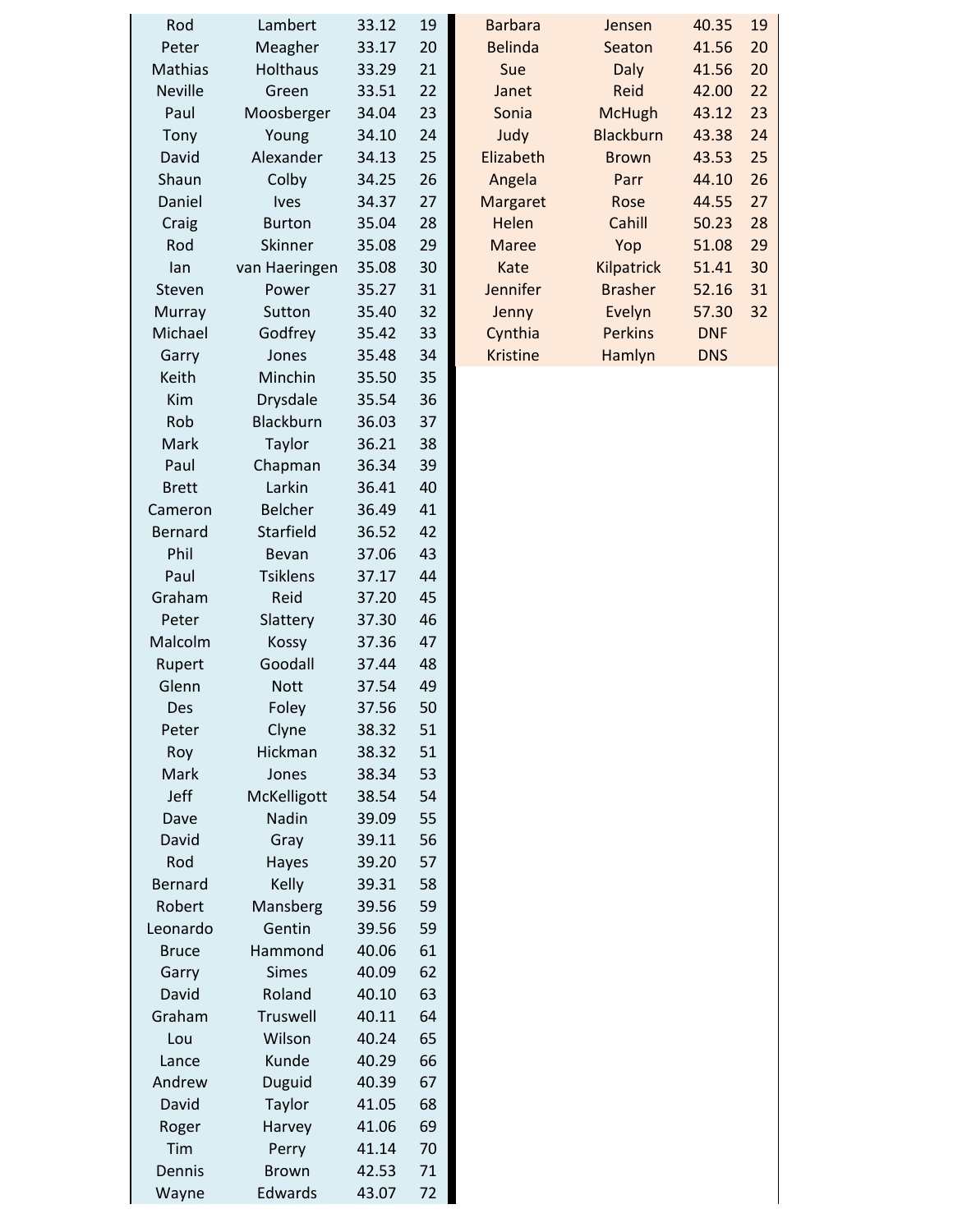| Tim          | O'Reilly        | 43.45 | 73             |                |                 |            |                         |
|--------------|-----------------|-------|----------------|----------------|-----------------|------------|-------------------------|
| John         | Dailhou         | 45.10 | 74             |                |                 |            |                         |
| Peter        | Weaver          | 45.14 | 75             |                |                 |            |                         |
| Michael      | <b>Barry</b>    | 46.26 | 76             |                |                 |            |                         |
| <b>Bruce</b> | McCallum        | 51.22 | 77             |                |                 |            |                         |
| Peter        | <b>Brammer</b>  | 53.30 | 78             |                |                 |            |                         |
| John         | Hall            | 64.12 | 79             |                |                 |            |                         |
|              |                 |       |                |                |                 |            |                         |
| MH           | 45 - 49         |       |                | FH             | 45 - 49         |            |                         |
| Greg         | <b>Bush</b>     | 27.50 | $\mathbf 1$    | <b>Barbara</b> | Shaw            | 34.13      | $\mathbf{1}$            |
| Kent         | McGregor        | 27.59 | $\overline{2}$ | <b>Merrin</b>  | <b>Harrison</b> | 34.28      | $\overline{2}$          |
| Chris        | <b>Terlich</b>  | 30.34 | 3              | <b>Katrina</b> | <b>Black</b>    | 35.05      | 3                       |
| Jeff         | Porter          | 30.45 | $\overline{4}$ | Alexandra      | Evans           | 36.03      | $\overline{\mathbf{r}}$ |
| Michael      | Marlin          | 30.47 | 5              | Margaret       | Carney          | 36.43      | 5                       |
| Francis      | Quinn           | 31.09 | 6              | Linde          | Chapman         | 36.47      | 6                       |
| Vivian       | <b>Oakes</b>    | 31.37 | $\overline{7}$ | Margaret       | <b>Walgers</b>  | 39.05      | $\overline{7}$          |
| Bill         | Schulte         | 32.02 | 8              | Jennifer       | Prince          | 39.28      | 8                       |
| lan          | Cohen           | 32.02 | 8              | <b>Troy</b>    | <b>Doyle</b>    | 41.37      | 9                       |
| Peter        | Gumbley         | 32.04 | 10             | <b>Brenda</b>  | Robotham        | 42.31      | 10                      |
| Stephen      | Thomas          | 32.25 | 11             | Susan          | Saltmarsh       | 43.25      | 11                      |
| Anthony      | Johnson         | 32.27 | 12             | Rae            | Wills           | 44.01      | 12                      |
| <b>Bob</b>   | <b>Brown</b>    | 32.50 | 13             | <b>Sudasi</b>  | Sharma          | 45.56      | 13                      |
| James        | <b>Bridgman</b> | 33.22 | 14             | Mary-Jane      | Smith           | 48.34      | 14                      |
| David        | Zemek           | 33.22 | 14             | Jane           | l'ons           | 54.02      | 15                      |
| Martin       | Bail            | 33.38 | 16             | Ann            | Rebgetz         | 54.35      | 16                      |
| John         | O'Neill         | 33.46 | 17             | Jennifer       | Gray            | 57.24      | 17                      |
| Jim          | Boyd            | 34.03 | 18             | Donna          | Noye            | <b>DNS</b> |                         |
| Graham       | Boyd            | 34.13 | 19             |                |                 |            |                         |
| Peter        | O'Neil          | 34.28 | 20             |                |                 |            |                         |
| Zui          | Hochman         | 34.37 | 21             |                |                 |            |                         |
| Mark         | Evans           | 34.41 | 22             |                |                 |            |                         |
| Arthur       | Carney          | 35.10 | 23             |                |                 |            |                         |
| Paul         | Christiansen    | 35.11 | 24             |                |                 |            |                         |
| <b>Brian</b> | Johnson         | 36.02 | 25             |                |                 |            |                         |
| Marc         | Vining          | 36.30 | 26             |                |                 |            |                         |
| Raynor       | Sturton         | 36.42 | 27             |                |                 |            |                         |
| Andrew       | France          | 36.47 | 28             |                |                 |            |                         |
| Robert       | Hosie           | 36.49 | 29             |                |                 |            |                         |
| Peter        | Phillips        | 37.02 | 30             |                |                 |            |                         |
| John         | Gillett         | 37.17 | 31             |                |                 |            |                         |
| Paul         | Mitchell        | 37.30 | 32             |                |                 |            |                         |
| Michael      | Herrmann        | 37.32 | 33             |                |                 |            |                         |
| Mick         | Gooley          | 38.00 | 34             |                |                 |            |                         |
| Greg         | Smith           | 38.08 | 35             |                |                 |            |                         |
| Robert       | Phelps          | 38.20 | 36             |                |                 |            |                         |
| John         | McDonnell       | 38.38 | 37             |                |                 |            |                         |
| George       | Graham          | 38.45 | 38             |                |                 |            |                         |
| Robert       | White           | 38.57 | 39             |                |                 |            |                         |
| Colin        | Peak            | 39.06 | 40             |                |                 |            |                         |
| lan          | Harrison        | 39.30 | 41             |                |                 |            |                         |
| Andrew       | Venning         | 39.45 | 42             |                |                 |            |                         |
| John         | Gribble         | 39.50 | 43             |                |                 |            |                         |
| <b>Brian</b> | Clark           | 40.07 | 44             |                |                 |            |                         |
| Peter        | Atkins          | 40.17 | 45             |                |                 |            |                         |

Tim O'Reilly 43.45 73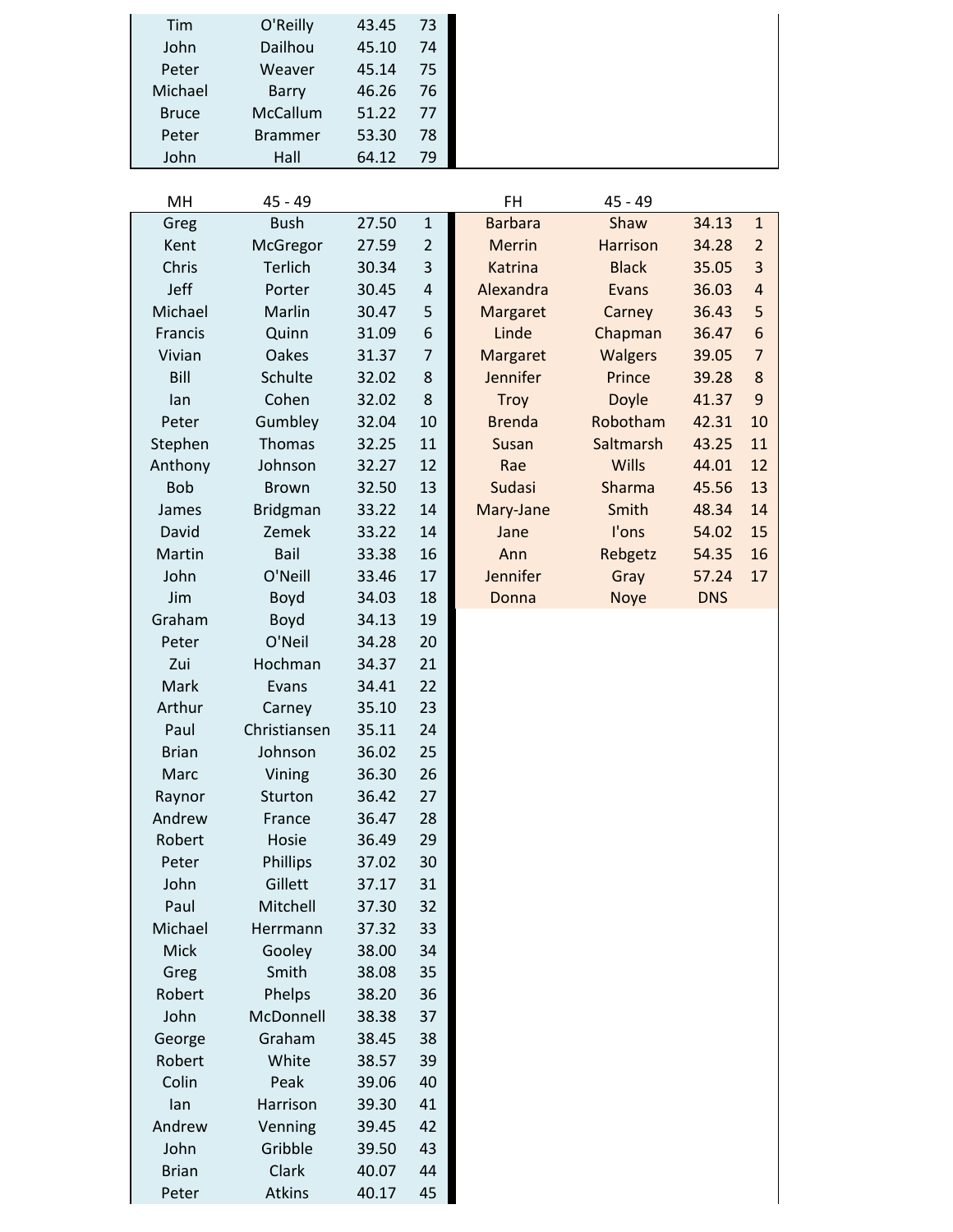| tom           | Trembath      | 40.38      | 46             |                    |                   |             |                  |
|---------------|---------------|------------|----------------|--------------------|-------------------|-------------|------------------|
| Hiranjam      | Peters        | 40.54      | 47             |                    |                   |             |                  |
| <b>Brian</b>  | Fox           | 40.59      | 48             |                    |                   |             |                  |
| Len           | <b>Ellis</b>  | 41.17      | 49             |                    |                   |             |                  |
| lan           | Hayes         | 42.47      | 50             |                    |                   |             |                  |
| Robert        | Seibert       | 43.12      | 51             |                    |                   |             |                  |
| Peter         | Imeson        | 43.18      | 52             |                    |                   |             |                  |
| <b>Trevor</b> | Shearn        | 43.33      | 53             |                    |                   |             |                  |
| Peter         | Wilkinson     | 43.43      | 54             |                    |                   |             |                  |
| Harry         | Theodore      | 44.17      | 55             |                    |                   |             |                  |
| Wayne         | Prasser       | 44.38      | 56             |                    |                   |             |                  |
| Robert        | McArthur      | 46.01      | 57             |                    |                   |             |                  |
| Paul          | Montgomery    | 46.03      | 58             |                    |                   |             |                  |
| David         | Kyo           | 46.20      | 59             |                    |                   |             |                  |
| Peter         | Kendall       | 47.59      | 60             |                    |                   |             |                  |
| Steven        | Parsons       | 48.30      | 61             |                    |                   |             |                  |
| James         | Nicholson     | 49.12      | 62             |                    |                   |             |                  |
| John          | Lock          | 50.28      | 63             |                    |                   |             |                  |
| Hugh          | MacNally      | 51.25      | 64             |                    |                   |             |                  |
| Alan          | Schofield     | 52.48      | 65             |                    |                   |             |                  |
| Phil          | Venables      | <b>DNS</b> |                |                    |                   |             |                  |
|               |               |            |                |                    |                   |             |                  |
| MI            | $50 - 54$     |            |                | F1                 | $50 - 54$         |             |                  |
| Mike          | Jessop        | 29.55      | $\mathbf{1}$   | Elizabeth          | <b>Bates</b>      | 34.10       | $\mathbf{1}$     |
| Greg          | Reddan        | 29.90      | $\overline{2}$ | Carolyn            | Young             | 37.32       | $\overline{2}$   |
| Alan          | Hendrick      | 30.14      | 3              | Robyn              | McIntyre          | 40.05       | 3                |
| Chris         | Lowry         | 30.49      | 4              | Jennifer           | Hole              | 42.03       | $\overline{a}$   |
| Craig         | White         | 31.15      | 5              | Catherine          | Jones             | 42.45       | 5                |
| Phillip       | <b>Stokes</b> | 31.16      | 6              | <b>Cicely</b>      | <b>Black</b>      | 43.14       | $\boldsymbol{6}$ |
| Saxon         | Smith         | 31.58      | 7              | <b>Susan</b>       | <b>Deegenaars</b> | 44.31       | $\overline{7}$   |
| Peter         | West          | 32.05      | 8              | Judith             | Chant             | 44.32       | 8                |
| Jeff          | Clegg         | 33.03      | 9              | <b>Billie Jean</b> | McLeod            | 45.26       | 9                |
| Stephen       | Woodfield     | 33.04      | 10             | Sally              | <b>McFarlane</b>  | 46.57       | 10               |
| Geoffrey      | Sugden        | 33.19      | 11             | Lynne              | <b>Barnes</b>     | 51.41       | 11               |
| Jeffe         | Rowe          | 33.21      | 12             | <b>Marilynne</b>   | Power             | 53.52       | 12               |
| Patrick       | White         | 33.21      | 12             | Joy                | <b>Shakel</b>     | 64.36       | 13               |
| John          | Newcomb       | 33.42      | 14             | Sally              | Spence            | <b>ASST</b> |                  |
| Michael       | <b>Beatty</b> | 33.52      | 15             |                    |                   |             |                  |
| Raz           | Burtonwood    | 33.56      | 16             |                    |                   |             |                  |
| Gary          | <b>Backus</b> | 34.31      | 17             |                    |                   |             |                  |
| Ross          | <b>Tilley</b> | 34.33      | 18             |                    |                   |             |                  |
| Paul          | Mayberry      | 34.40      | 19             |                    |                   |             |                  |
| Greg          | Stebbing      | 34.47      | 20             |                    |                   |             |                  |
| Stephan       | Maitland      | 34.48      | 21             |                    |                   |             |                  |
| Ross          | Bell          | 34.55      | 22             |                    |                   |             |                  |
| Arthur        | <b>Beer</b>   | 34.57      | 23             |                    |                   |             |                  |
| Greg          | Lambert       | 35.20      | 24             |                    |                   |             |                  |
| Howard        | Smith         | 35.47      | 25             |                    |                   |             |                  |
| Greg          | Davis         | 35.50      | 26             |                    |                   |             |                  |
| Geoffrey      | Morrison      | 36.05      | 27             |                    |                   |             |                  |
| Dennis        | McCreadie     | 36.12      | 28             |                    |                   |             |                  |
| Graham        | Mailander     | 36.29      | 29             |                    |                   |             |                  |
| <b>Terry</b>  | Seymour       | 36.48      | 30             |                    |                   |             |                  |
| Wayne         | Johnson       | 36.51      | 31             |                    |                   |             |                  |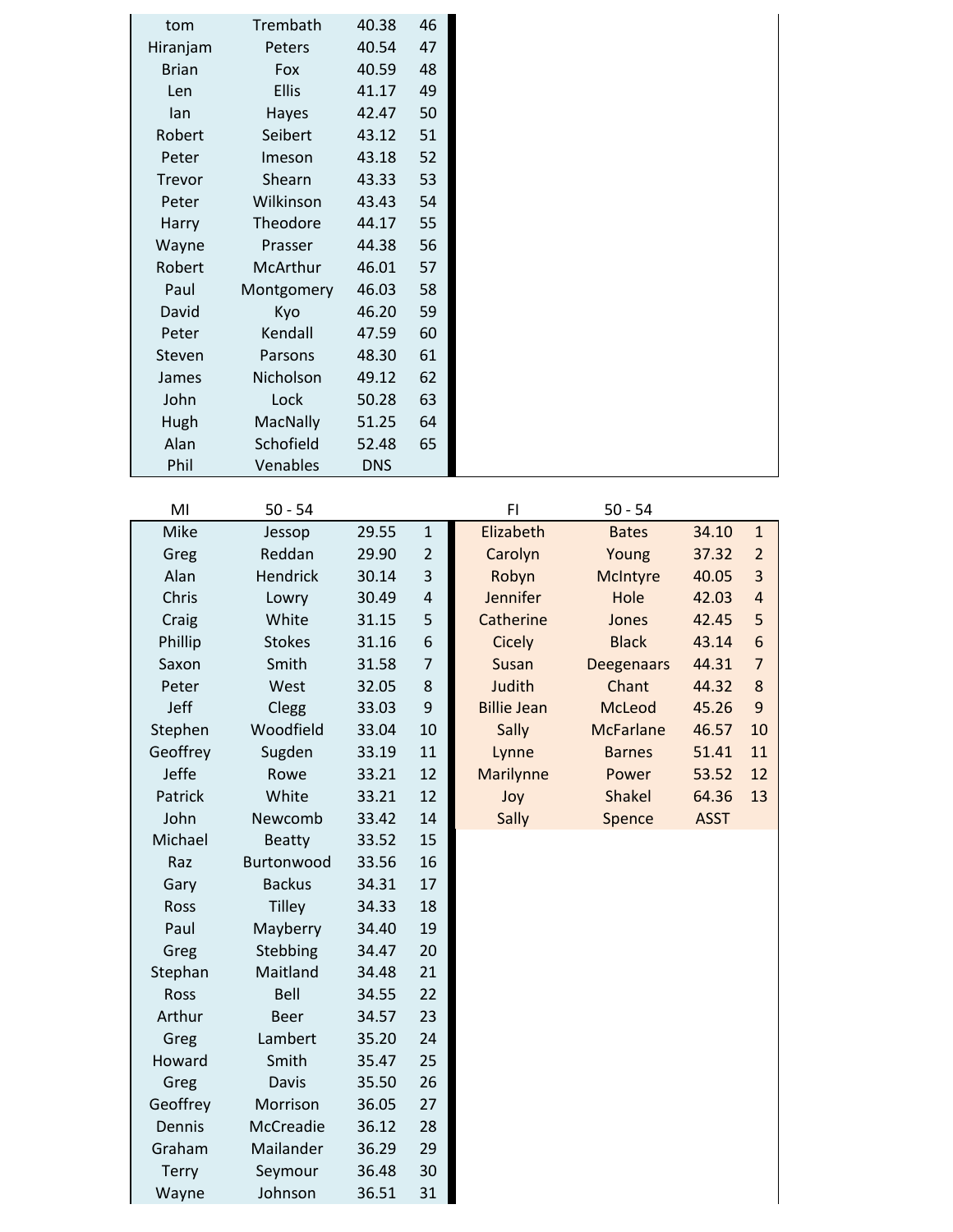| Richard        | Harvey         | 36.55      | 32 |
|----------------|----------------|------------|----|
| Alan           | Grant          | 37.05      | 33 |
| Guy            | Irwin          | 37.24      | 34 |
| Geoff          | edwards        | 37.34      | 35 |
| Peter          | Prince         | 37.46      | 36 |
| Graeme         | Sellar         | 38.09      | 37 |
| Vincent        | Hayes          | 38.16      | 38 |
| Peter          | <b>Bennett</b> | 38.31      | 39 |
| Alan           | Doran          | 38.35      | 40 |
| Barry          | O'Connell      | 38.51      | 41 |
| Trevor         | <b>Bower</b>   | 40.39      | 42 |
| John           | <b>Bailey</b>  | 40.41      | 43 |
| lan            | Ritchie        | 40.46      | 44 |
| Chris          | Webb           | 40.53      | 45 |
| Peter          | <b>Ellis</b>   | 40.55      | 46 |
| Hans           | Veenendaal     | 41.03      | 47 |
| Bill           | <b>Bates</b>   | 41.27      | 48 |
| <b>Brian</b>   | Lew            | 41.45      | 49 |
| Michael        | Auden          | 41.58      | 50 |
| Trevor         | Sanders        | 42.56      | 51 |
| Robert         | Watson         | 43.10      | 52 |
| Keith          | Morgan         | 43.50      | 53 |
| Jeffrey        | Garratt        | 43.53      | 54 |
| Stephen        | Marks          | 44.07      | 55 |
| C              | <b>Burgess</b> | 44.16      | 56 |
| Peter          | Larsson        | 45.01      | 57 |
| Peter          | Mitchell       | 45.42      | 58 |
| <b>Brian</b>   | Sutton         | 45.55      | 59 |
| <b>Bernard</b> | Nolan          | 46.54      | 60 |
| Phillip        | McMahon        | 47.18      | 61 |
| Warren         | Robotham       | 48.10      | 62 |
| David          | <b>Harris</b>  | 48.50      | 63 |
| Sean           | Gibney         | 50.02      | 64 |
| <b>Bert</b>    | Deegenaars     | 50.49      | 65 |
| John           | Vincent        | <b>DNS</b> |    |
|                |                |            |    |

| MJ            | $55 - 59$      |       |                         | FJ           | $55 - 59$      |       |                |
|---------------|----------------|-------|-------------------------|--------------|----------------|-------|----------------|
| Simon         | Thorn          | 32.13 | $\mathbf{1}$            | Jeanette     | Covacevich     | 38.21 | $\mathbf{1}$   |
| Peter         | McMahon        | 32.25 | $\overline{2}$          | <b>Chris</b> | Dayman         | 39.14 | $\overline{2}$ |
| Rod           | Couch          | 33.03 | 3                       | Helen        | <b>Dauncey</b> | 42.49 | 3              |
| John          | Tremain        | 33.50 | $\overline{\mathbf{r}}$ | <b>Nana</b>  | Ollerenshaw    | 46.08 | $\overline{4}$ |
| Tim           | Anderson       | 33.54 | 5                       | Rosslyn      | <b>Skinner</b> | 51.10 | 5              |
| Alexander     | Morosoff       | 35.26 | 6                       | <b>Irene</b> | Ashburn        | 53.10 | 6              |
| John          | Duggan         | 35.60 | 7                       |              |                |       |                |
| John          | Robertson      | 36.15 | $\bf 8$                 |              |                |       |                |
| Robin         | <b>Bates</b>   | 36.58 | 9                       |              |                |       |                |
| John          | Patterson      | 37.02 | 10                      |              |                |       |                |
| Peter         | Purcell        | 37.09 | 11                      |              |                |       |                |
| Robert        | <b>Barr</b>    | 37.15 | 12                      |              |                |       |                |
| <b>Bob</b>    | Virgona        | 37.51 | 13                      |              |                |       |                |
| <b>Thomas</b> | Wilmot         | 38.08 | 14                      |              |                |       |                |
| John          | Jenner         | 38.22 | 15                      |              |                |       |                |
| Jack          | Hallam         | 38.47 | 16                      |              |                |       |                |
| Graeme        | <b>Stewart</b> | 39.36 | 17                      |              |                |       |                |
|               |                |       |                         |              |                |       |                |